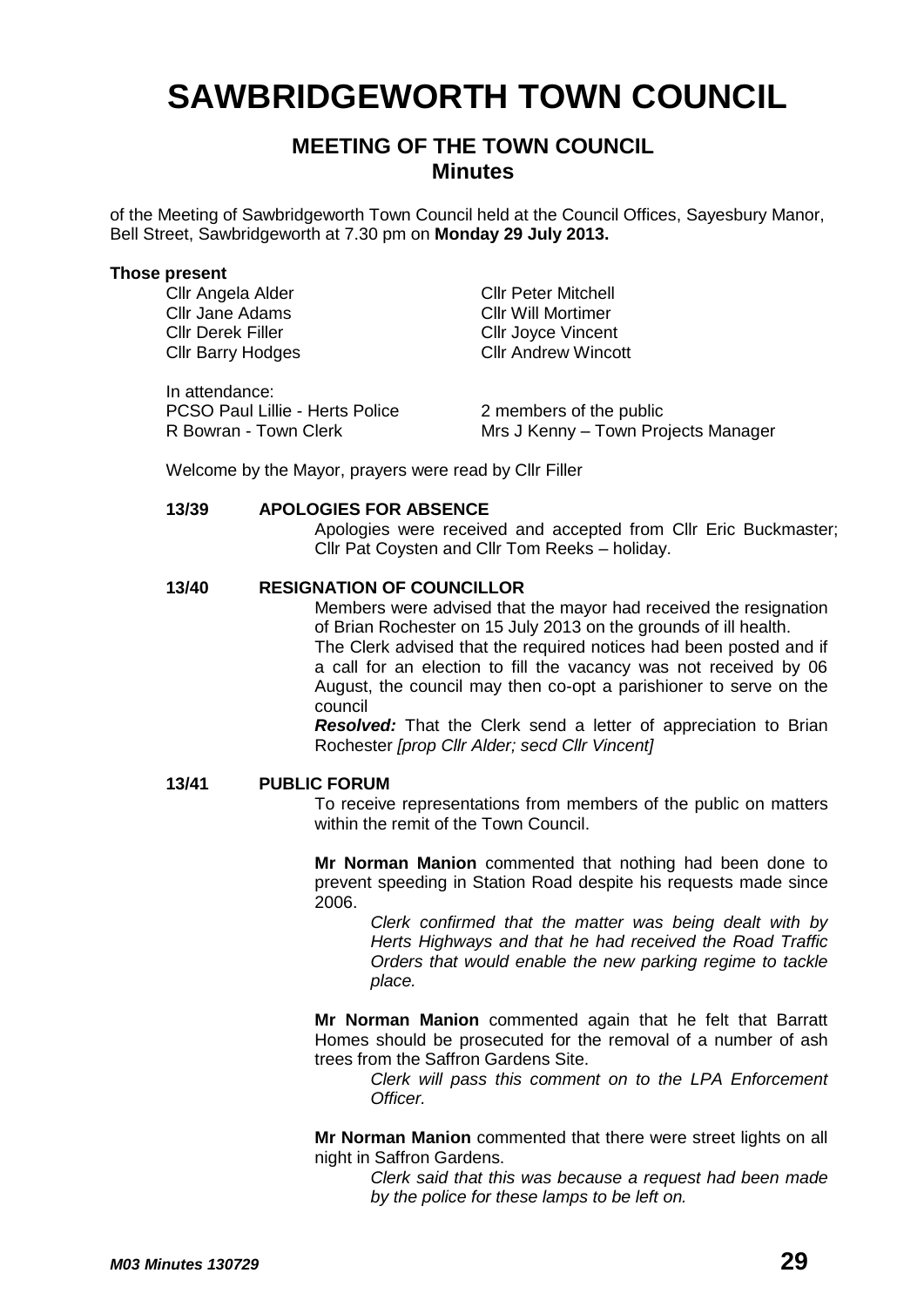**Mr Norman Manion** commented that he could not find copies of town council minutes in the library dated any later than May 2010.

*Clerk said he would ensure that copies were handed to library staff rather than sending them by post.*

**Mr Norman Manion** commented that disabled bays at Highfields were never repainted.

*Clerk said that they had been remarked at regular intervals.*

**Mr Norman Manion** commented that there were no Councillors representing Bullfields and why couldn't the parish be warded.

> *Clerk said that any Councillor if contacted would represent the interests of Bullfields residents. Their details are on the back page of the quarterly Town Council Newsletter which is distributed to every house in the parish. The process of warding had been debated by a previous council and rejected. There are advantages of cost in the event of local elections. The issue would be raised with members again but it is an involved process which could take several years to complete.*

# **13/42 DECLARATIONS OF PECUNIARY INTEREST**

To receive any Declarations of Pecuniary Interest by Members There were none

#### **13/43 MINUTES**

*Resolved:* To approve as a correct record the minutes of the Meeting of the Town Council held on 24 June 2013 (M02) *[prop Cllr Filler; secd Cllr Mortimer]*

To attend to any matters arising from these Minutes and not dealt with elsewhere on this Agenda.

**Minute 12/184:** It had been reported in the press that a member of the public was complaining that nothing had been done to combat speeding and parking in Station Road. Members were reminded of Cllr Beeching's involvement and the Clerk advised that the relevant traffic orders were now in place.

#### **13/44 PLANNING COMMITTEE**

*Received and Noted:* The Minutes of the Planning Committee Meetings held on:

- 24 June 2013 (P03)
- 08 July 2013 (P04)

#### **13/45 AMENITIES COMMITTEE**

*Received and Noted:* The Minutes of the Amenities Committee Meeting held on:

08 July 2013 (A01)

## **13/46 MAYOR'S CORRESPONDENCE/COMMUNICATIONS**

Mayor's communications;

events attended:

- Buntingford Civic Reception
- Hailey Centre Summer Fete
- High Wych Teddy Toddle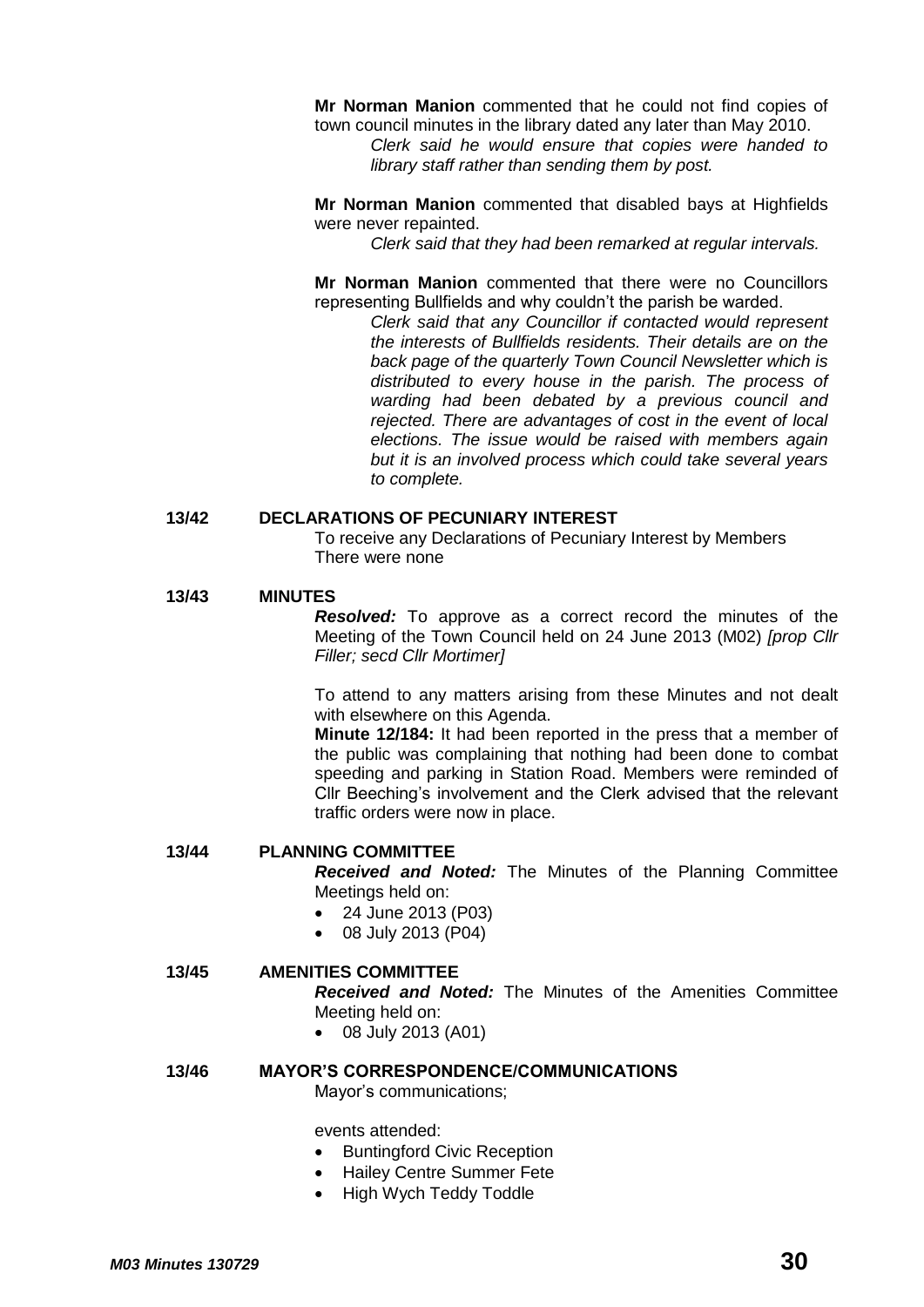- Leventhorpe Proms Concert
- Sawbridgeworth Civic Service
- MarkDavid re-launch
- Montessori School awards
- Spellbrook School leavers service
- Sawbo Gallery opening
- 70<sup>th</sup> anniversary of the opening of Stansted airport
- Herts County Brass concert at Watford

It was announced:

- That the charity 10k run had been cancelled due to the bureaucratic overload it would cause
- There would be a Family FunDay at Bullfields
- Fun Evening Quiz at Bullfields on 23 November.

# **13/47 REPRESENTATIVES & CHAMPIONS REPORTS**

To receive representatives reports from:

- o **District Councillor Will Mortimer** reported:
	- o That he was vice chairman of the Audit Committee
	- o That Kevin Stepney is the new head of internal audit, shared with Uttlesford District Council and one other.
	- o External Auditor, Grant Thornton, had reduced their fee by £30k and the council "was doing well" except in areas of IT.
	- o Draft annual accounts show income down by 10% although services have not been cut.
- o **Hertfordshire Police**, PCSO Paul Lillie reported:
	- o Vandalism at Bullfields, resources were being dedicated to counter this.
	- o Working with Paradigm housing association to resolve issue with new tenants in Cutforth Road.
	- o Increase in daytime burglaries, mainly after jewellery.

# **13/48 CLERK'S REPORT**

- **Newsletter** We have offered the AAS consortium the facility to incorporate a two page addition to the next town council newsletter which is due for publication in the autumn.
- **Farmers Market** The next Farmers Market will take place on Saturday 03 August, there will be a stand from EHDC promoting new waste collection arrangements.
- **Sawbobus 2** The new service to the three local hospitals is still attracting few passengers so far. Its future will be discussed with the CVS Community Transport consortium.
- **Bell Street Conveniences** A disappointing declaration from EHDC who have stated that they will not transfer the assert to the town council in case it inhibits a possible future development on the car park. Discussions continue to get the facility upgraded and cared for in a satisfactory manner.
- **Police Accommodation** The lease with police was completed on 19 July. We will now invoice them for the sums due and wait for them to commence the infrastructure modifications they require and which have been agreed.
- **Allotments** There has been an incident of an attempted break in of a shed on Bullfields. A surveillance camera has been installed.